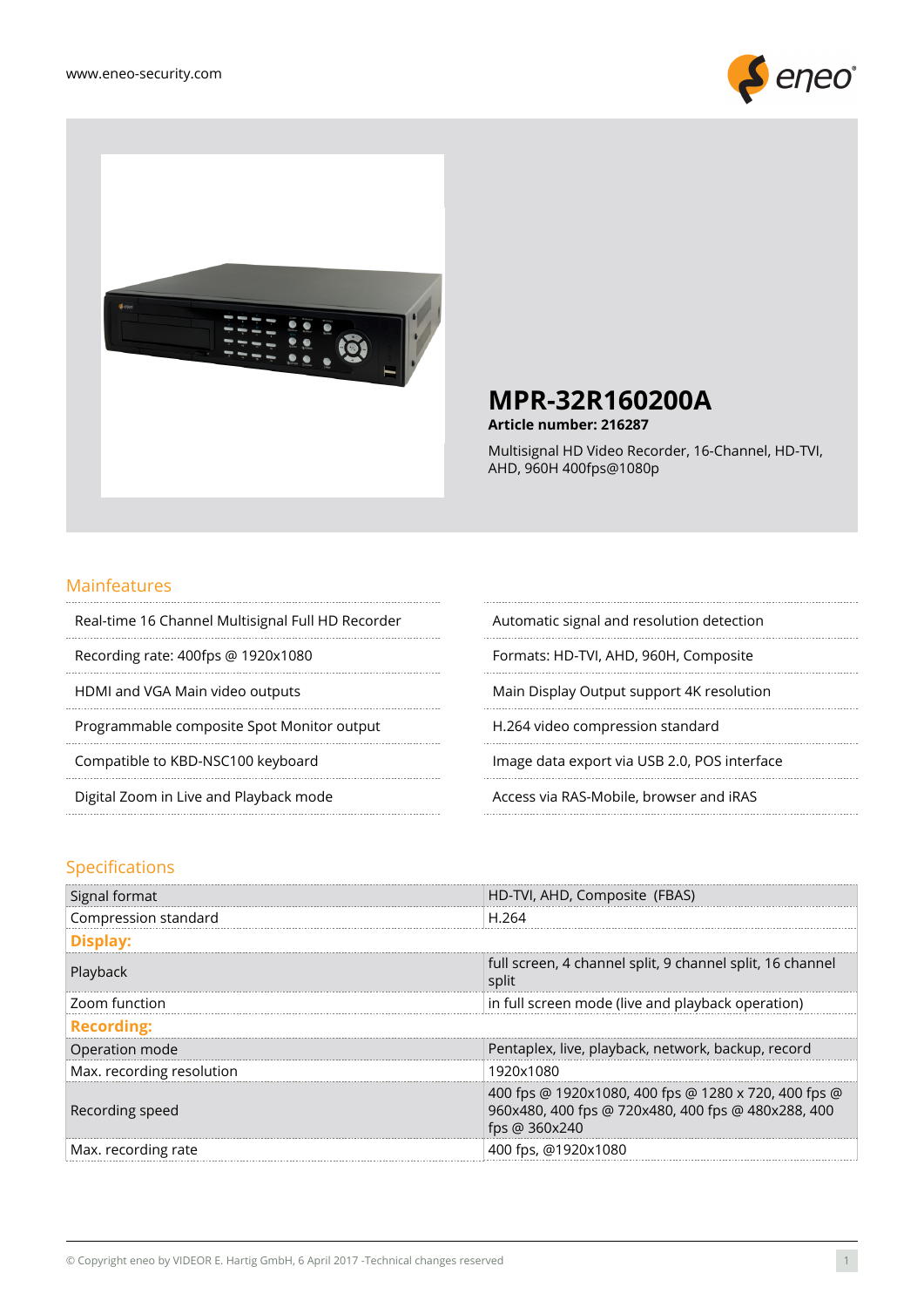### Continued Specifications

| Recording                             | permanent, timer, movement, contact, panic, PoS-Text,                                                                      |
|---------------------------------------|----------------------------------------------------------------------------------------------------------------------------|
|                                       | event                                                                                                                      |
| Pre-alarm recording                   | up to 30min.                                                                                                               |
| Post-alarm recording                  | up to 30min.                                                                                                               |
| Export of images or clip              | USB-port external HDD                                                                                                      |
| <b>Features:</b>                      |                                                                                                                            |
| Motion detector                       | Free selectable areas                                                                                                      |
| Alarm notification                    | e-mail notification, alarm output, remote software, FTP,<br>Live Pop up, Spot Pop up, Buzzer, PTZ Preset, SNS<br>(Twitter) |
| Alarm triggers                        | contact, motion detection, video loss, disk error, PoS-<br>Text, eystem error                                              |
| Password protection                   | user control                                                                                                               |
| Digital signature                     | watermark                                                                                                                  |
| Menu languages                        | English, French, German, Italian, Spanish, Dutch, Danish,<br>Russian, Polish, Hungarian, Czech, Turkish, Finnish           |
| Mobile access                         | iPhone, Android OS                                                                                                         |
| Remote access                         | remote software, Microsoft Internet Explorer                                                                               |
| Search function                       | date/time, motion, event, calendar, text                                                                                   |
| Event logs                            | yes                                                                                                                        |
| Time synchronization                  | <b>SNTP</b>                                                                                                                |
| Covert camera mode                    | yes                                                                                                                        |
| Patrol mode                           | yes                                                                                                                        |
| <b>Network:</b>                       |                                                                                                                            |
| Network                               | 100/1000 Base-T, RJ45                                                                                                      |
| Network protocols                     | TCP/IP, DHCP, DNS, MDNS, RTSP, HTTP, NTP, SNS, UPnP,<br>SMTP, FTP, FEN, VNC                                                |
| <b>Interfaces / Inputs / Outputs:</b> |                                                                                                                            |
| Channels total                        | 16                                                                                                                         |
| Video inputs                          | BNC-female, automatic resolution and signal detection                                                                      |
| Video inputs (amount)                 | 16                                                                                                                         |
| Main video outputs                    | HDMI (4K), VGA                                                                                                             |
| Spot monitor                          | composite (CVBS)                                                                                                           |
| Alarm inputs                          | 16x TTL, programmable as NC/NO                                                                                             |
| Alarm outputs                         | 4x NO/NC contact                                                                                                           |
| Audio inputs                          | RCA, 4                                                                                                                     |
| Audio output                          | RCA / HDMI                                                                                                                 |
| Serial interfaces                     | RS-232, RS-485                                                                                                             |
| Serial interfaces protocols           | Fastrax IIE, Fastrax IIIE, Pelco P, Pelco D, Pelco C / TVI<br>(UTC)                                                        |
| <b>System requirements:</b>           |                                                                                                                            |
| Operation system                      | Linux                                                                                                                      |
| General:                              |                                                                                                                            |
| Series                                | eneo Multisignal                                                                                                           |
| Dimensions (HxWxD)                    | 88x430x420mm                                                                                                               |
| 19" Rack mountable                    | yes                                                                                                                        |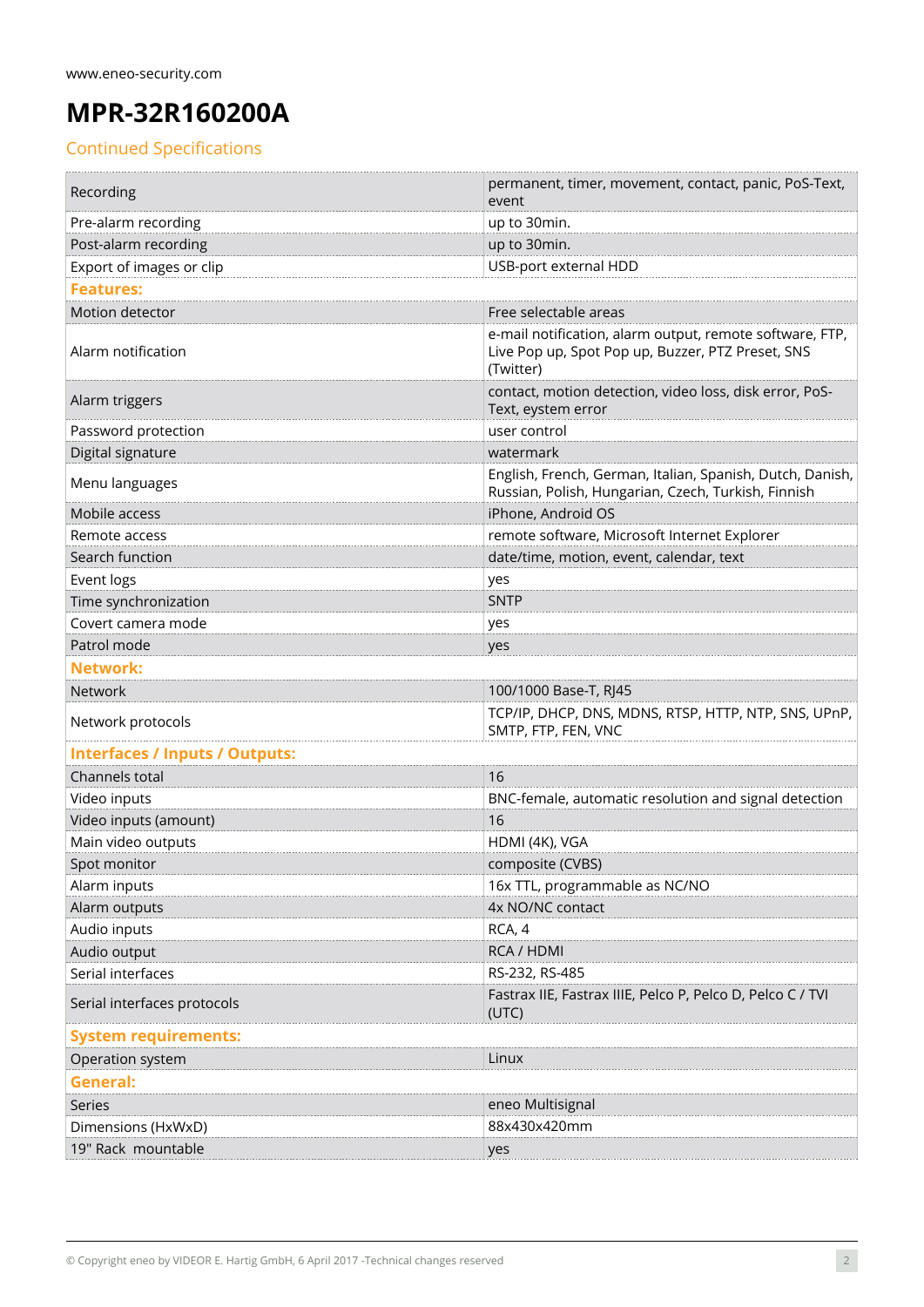### Continued Specifications

| Number of HDD (internal)          | max. 4 x SATA                                                                                                         |  |
|-----------------------------------|-----------------------------------------------------------------------------------------------------------------------|--|
| Control units (external)          | mouse, keyboard, Network Keyboard                                                                                     |  |
| Colour                            | antracite / black                                                                                                     |  |
| Harddisk capacity (internal)      | 2 TB                                                                                                                  |  |
| Max. harddisk capacity (internal) | 24 TB                                                                                                                 |  |
| Housing                           | steel metal with plastic front, desktop design                                                                        |  |
| Weight                            | 6.0 <sub>Kg</sub>                                                                                                     |  |
| Integrated writer                 | no                                                                                                                    |  |
| Power consumption                 | 120W                                                                                                                  |  |
| Remote Software                   | <b>iRAS</b>                                                                                                           |  |
| Supply voltage                    | 100-230VAC, 50/60Hz                                                                                                   |  |
| Temperature range (operation)     | $0^{\circ}$ C ~ +40 $^{\circ}$ C                                                                                      |  |
| Text insertion interface          | POS/ATM                                                                                                               |  |
| <b>Scope of delivery:</b>         |                                                                                                                       |  |
| Parts supplied                    | manual, IR remote controller, power cord, HDD<br>assembly-kit, mouse, remote viewer software, 19" rack<br>mount angle |  |
| <b>Notes:</b>                     |                                                                                                                       |  |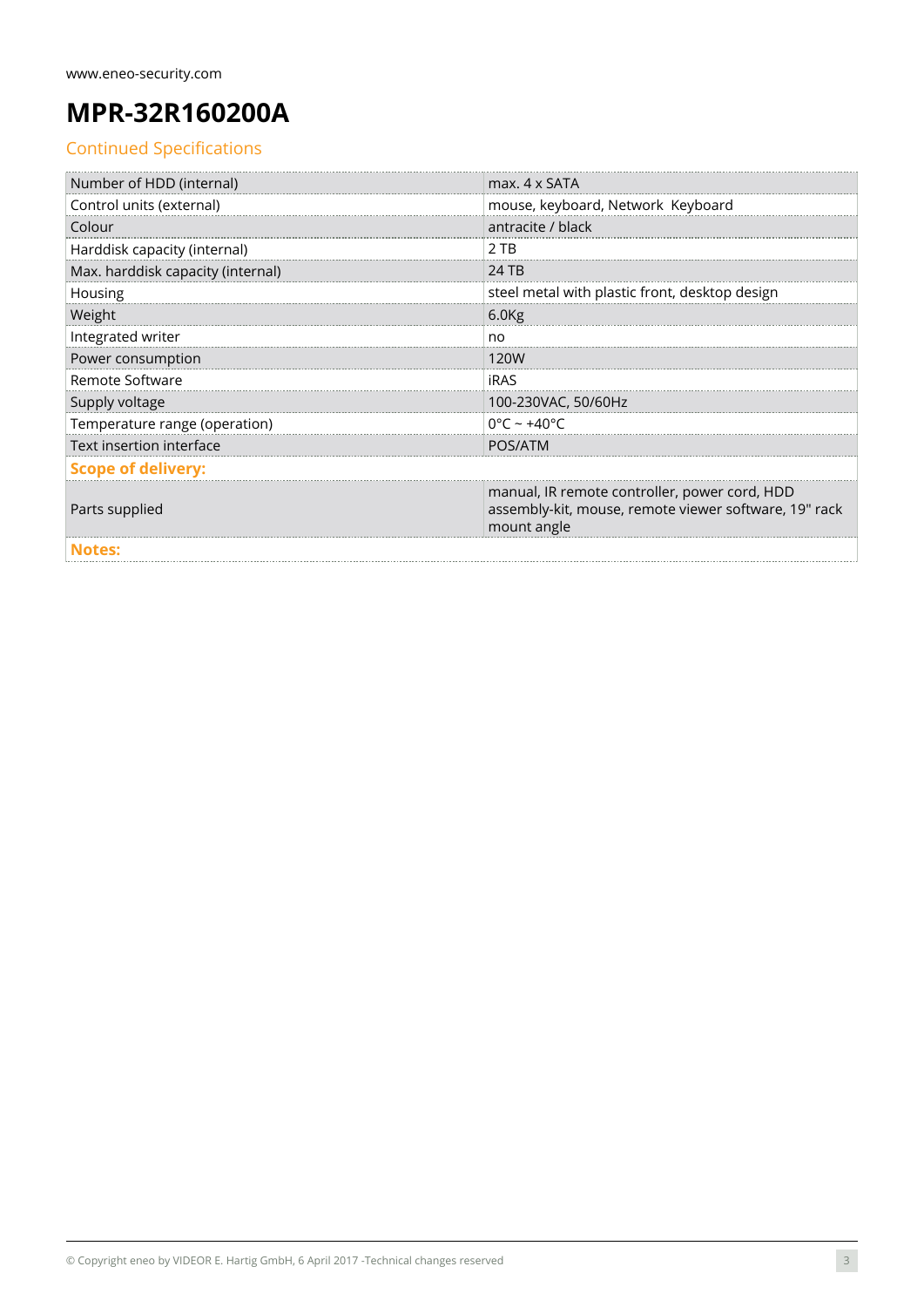### Available Accessories

| Image | Prod. No / Label             | <b>Description</b>                                                                  |
|-------|------------------------------|-------------------------------------------------------------------------------------|
|       | 74746 / KBD-NSC-100          | Network System Controller with 3-Axis Joystick and Jog<br>Shuttle, 5VDC             |
|       | 206552 / iRAS                | Remote Software for DLR, DMR, TVR, PNR-53xx,<br>MPR-22xx, MPR-32xx, PNR-5416        |
|       | 211105 / eneo Raid Box       | Expansion Unit, 5-Bay, without HDD, eSATA, Desktop                                  |
|       | 211461 / HDD-3000SATA Purple | Hard Disk Drive 3TB, SATA, DLR, HDR-5, PNR-53 TER,<br>TVR, series expansion         |
|       | 211462 / HDD-4000SATA Purple | Hard Disc Drive 4TB, SATA, DLR, HDR-5, PNR-53 TER,<br>TVR, series expansion         |
|       | 212067 / HDD-2000SATA Purple | Hard Disk Drive 2TB, SATA, DLR, DMR, HDR-5, PNR-53<br>TER, TVR series, expansion    |
|       | 214070 / IAM-5EE1001MTA      | IP KVM Switch, Transmitter, HDMI, USB, RS232, IR,<br>Audio via Ethernet             |
|       | 214157 / IAM-5EE1001MRA      | IP KVM Switch, Receiver, HDMI, USB, RS232, IR, Audio<br>via Ethernet                |
|       | 215230 / VM-4K40M            | 40" (102cm) LED/TFT Monitor, 3840x2160, UHD, 60fps,<br>DVI-D, HDMI, SDI, VGA, Audio |
|       | 216598 / VM-4K28M            | 28" (72cm) LED/TFT Monitor, 3840x2160, UHD, 60fps,<br>DVI-D, HDMI, SDI, VGA, Audio  |
|       | 216599 / VM-4K55M            | 55" (140cm) LED/TFT Monitor, 3840x2160, UHD, 60fps,<br>DVI-D, HDMI, SDI, VGA, Audio |